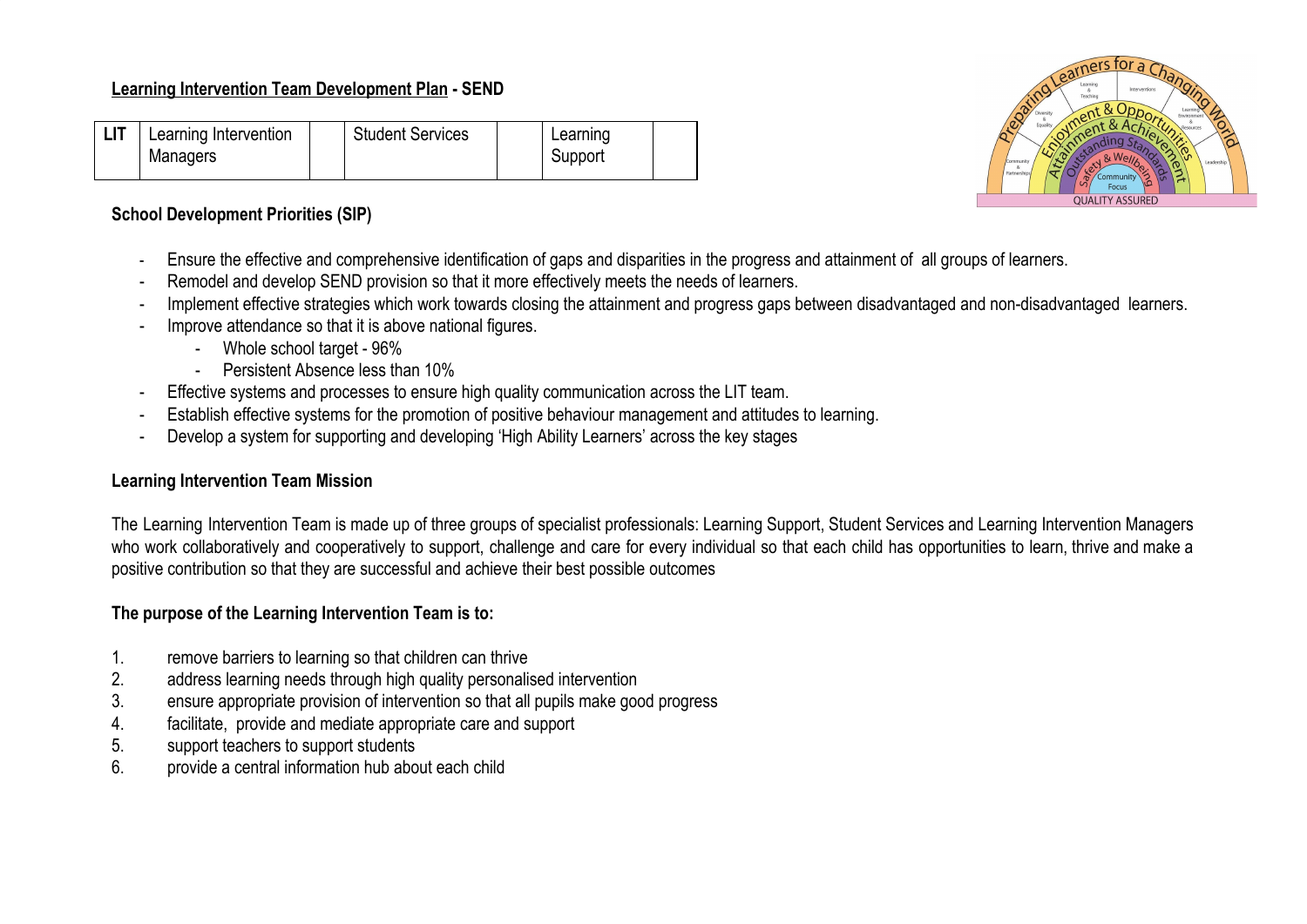| Team Objective 1: Establish a cohesive ,collaborative and efficient system to share,track and monitor information regarding key students.<br>Link to school priorities: Effective systems and processes to ensure high quality communication across the LIT team. |                                                         |                                                                                                                                                                                                                                                                                                                                                                                                             |                                                                                                                                                                                                                                                                   |                  |  |
|-------------------------------------------------------------------------------------------------------------------------------------------------------------------------------------------------------------------------------------------------------------------|---------------------------------------------------------|-------------------------------------------------------------------------------------------------------------------------------------------------------------------------------------------------------------------------------------------------------------------------------------------------------------------------------------------------------------------------------------------------------------|-------------------------------------------------------------------------------------------------------------------------------------------------------------------------------------------------------------------------------------------------------------------|------------------|--|
| Actions<br>Who/when                                                                                                                                                                                                                                               |                                                         | Outcomes                                                                                                                                                                                                                                                                                                                                                                                                    | <b>Milestones</b>                                                                                                                                                                                                                                                 | Monitoring (who) |  |
| LIT leads to create a new<br>version of student tracker that<br>is shared amongst and<br>updated by all members of<br>the LIT team.                                                                                                                               | LGa/FFe/MNi<br>New model<br>established<br>by Dec 2019. | A holistic approach to meeting the needs of vulnerable<br>and complex students through high quality<br>communication.<br>To identify a suitable model of collating and<br>$\bullet$<br>storing information. Explore models in other<br>schools.<br>LIT leads to identify a team shared proforma.<br>Data team input new system on Bromcom.<br>LIT team members access and store<br>information accordingly. | Attend other<br>schools to share<br>current model and<br>to identify new<br>model.<br>Team review new<br>model for data<br>storage.<br>LIT leads launch<br>model with teams.<br>Staff are more<br>$\bullet$<br>aware of students<br>vulnerabilities and<br>needs. | MLo              |  |
| To identify precisely which<br>students require a 'lead<br>professional' and agree what<br>the responsibilities of this role<br>are.                                                                                                                              | LGa/FFe/MNi                                             | A streamlined system in place to guarantee a clear<br>overview to avoid unnecessary increased workload.<br>Identify the responsibilities of the lead<br>professional.<br>Identify suitable students for lead professional.<br>Identify a way to monitor and record the impact<br>of the lead professional role.<br>QA lead professional role.<br>Interventions across the LIT team shared and               | Improved<br>communication<br>with parents.<br>Improved<br>communication<br>across the LIT<br>team.<br>High support for<br>vulnerable high<br>needs students                                                                                                       | <b>LIT</b> leads |  |

 $\Gamma$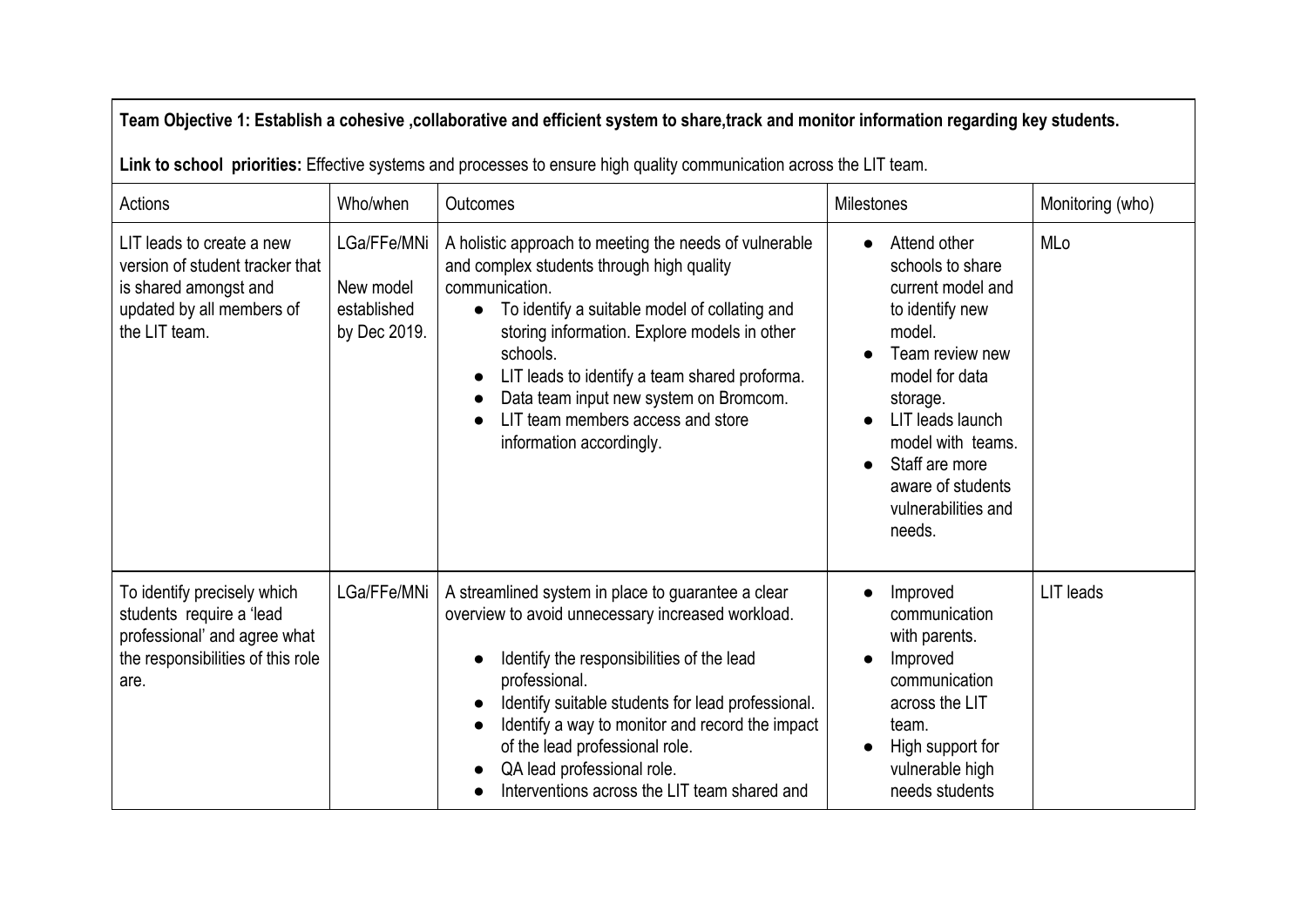|                                                                      |             | reviewed to ensure maximum impact for the<br>child                                                                                                                                                |                                                                                                                                                                                      |         |
|----------------------------------------------------------------------|-------------|---------------------------------------------------------------------------------------------------------------------------------------------------------------------------------------------------|--------------------------------------------------------------------------------------------------------------------------------------------------------------------------------------|---------|
| LIT team to disseminate key<br>information to whole school<br>staff. | LGa/FFe/MNi | Raise the profile of vulnerable students and<br>$\bullet$<br>ensure information is shared in a timely way<br>with wider staff<br>Update any changes to provision regarding<br><b>SEN</b> students | <b>Disseminate</b><br>strategies to<br>support students.<br>Information on key<br>students shared in<br>staff meetings.<br>AR & AN test data<br>identifies priority<br>Year 7 cohort | PRe/MLo |

**Team Objective 2: Ensure that the changing structure of Learning support enables strategic deployment of TA's to fully meet the needs of all vulnerable learners.**

**Link to school priorities:** Remodel and develop SEND provision so that it more effectively meets the needs of learners

| Actions                                                     | Who/when                 | Outcomes                                                                                                                           | Milestones                                                                            | Monitoring (who) |
|-------------------------------------------------------------|--------------------------|------------------------------------------------------------------------------------------------------------------------------------|---------------------------------------------------------------------------------------|------------------|
| Rigorous recruitment drive to<br>fulfil specialist TA roles | <b>SEN</b><br>Leadership | All specialist roles are fulfilled and meeting the<br>needs of vulnerable students.<br>Remodel catches significantly more students | Specialist job roles<br>are descriptive of<br>responsibilities<br>Full recruitment is | PRe/MLo          |